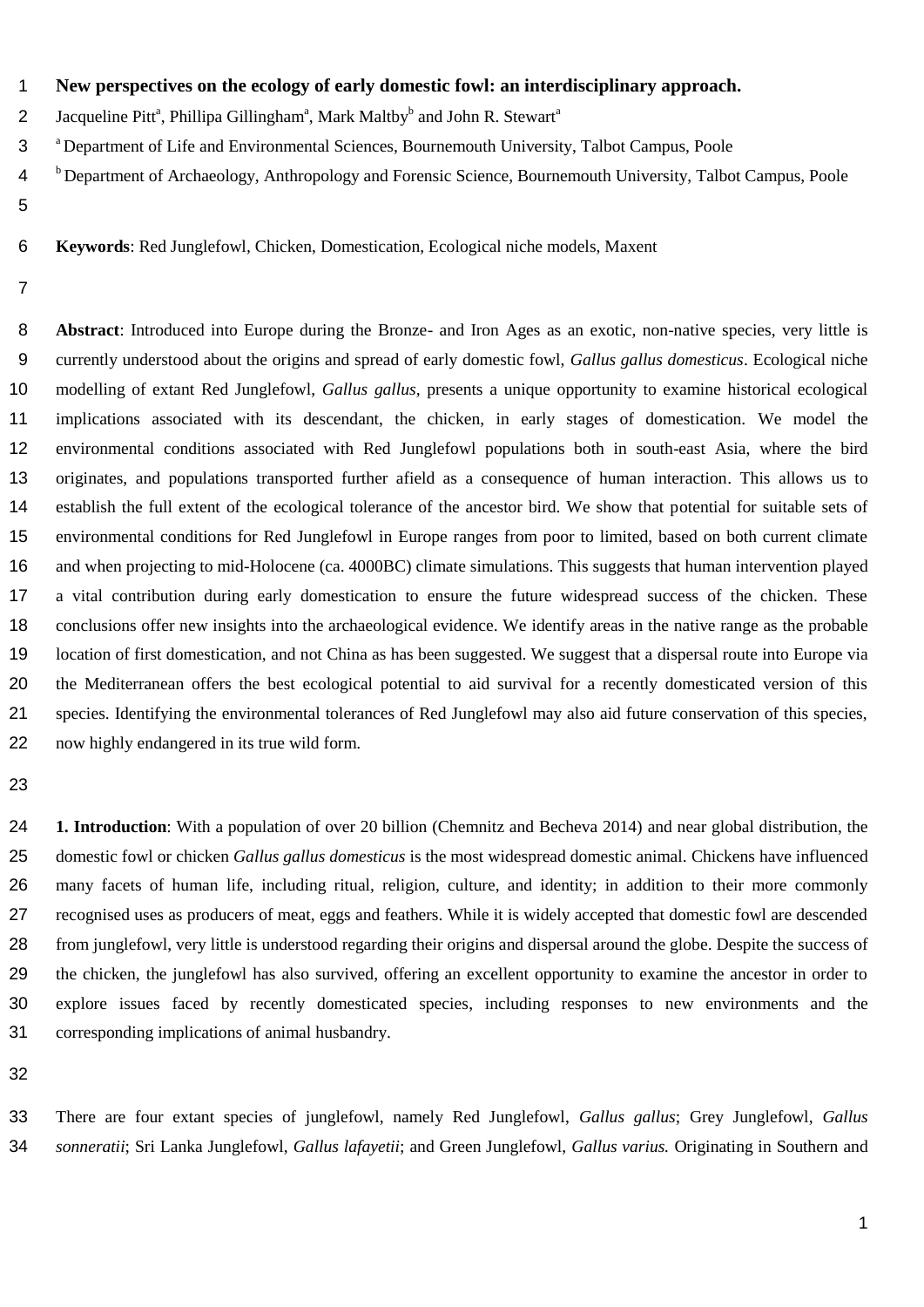Southeast Asia, India and Indonesia, and predominantly occupying tropical rainforest environments, they have historically been confined to this range by geographical barriers (Figure 1).



*Figure 1 Geographic range (hashed area, IUCN Redlist) with occurrence points (gbif.org) for all four junglefowl species*

 There are very few archaeological specimens found outside of the native range which are identified as Red Junglefowl, rather than chicken; although whether this is because bones bearing *Gallus* traits are automatically identified as chicken in areas outside the native junglefowl range is unclear. Early chickens are often noted to be of similar size to Red Junglefowl. Junglefowl (and chickens), however, are non-migratory with limited flight capability, rendering mountains and large bodies of water impassable. Inhospitable environments such as desert or semi-desert lacking corridors of environmental suitability further restrict natural dispersal to areas which would otherwise be suitable. Red Junglefowl have been transported by humans to most continents in more recent times, but there are no reported occurrences of the other three species outside their native ranges. Of the four junglefowl species, genetic studies have identified the contribution of the Red- and Grey- Junglefowl to the domestic mix. Red Junglefowl is the dominant ancestor for early domestic fowl, with hybridization with Grey Junglefowl occurring millennia later. (Eriksson et al. 2008; Girdland Flink et al. 2014).

 As yet, there is no clear chronology for the early domestication of the chicken, largely due to potential misidentification of the remains, lack of secure context or poor dating evidence (Harrison 1980; Stewart 2005; Stewart 2007; Bochenski 2008). Multiple rather than single origins of domestication are now accepted (Liu et al. 2006; Kanginakudru et al. 2008; Xiang et al. 2014), with mtDNA providing support for localised domestication events in South Asia, Northeast India, Southwest China, and a further event in Southwest China and Southeast Asia (Miao et al. 2013). The earliest proposed domestication event is Nanzhuangtou, China ca.8050BC (Xiang et al. 2014); but this has been contested (Peters et al. 2015; Xiang et al. 2015; Eda et al. 2016). Eda et al. (2016) recently reappraised evidence at other early Chinese sites (West and Zhou 1988) concluding that the earliest specimens are not chicken, but one or more of the other 53 Phasianidae species found in China. This leaves the oldest evidence from a secure archaeological context found in Asia at Happaran Culture sites in the Indus valley, India, ca. 2500BC (Zeuner 1963; Fuller 2006).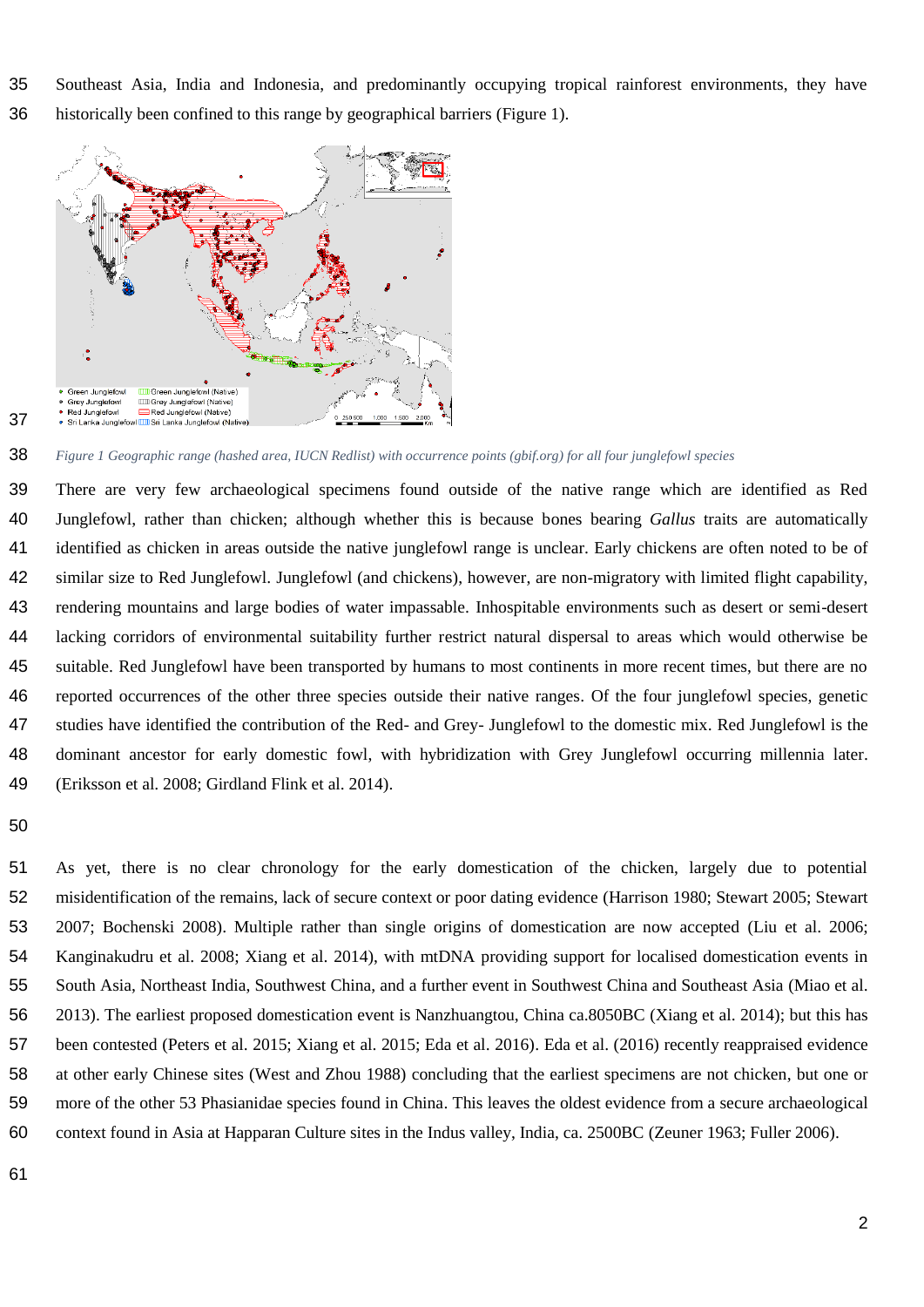An eastward expansion of the domestic chicken via Oceania to South America has been demonstrated using archaeological evidence (Storey et al. 2007; Storey et al. 2008; Fitzpatrick and Callaghan 2009) and DNA analysis (Gongora et al. 2008; Storey et al. 2012; Thomson et al. 2014). Despite its archaeological relevance as a proxy for human dispersal and cultural associations, there has been less consideration of its route westwards and into Europe, largely due to due to a lack of collated zooarchaeological evidence. Routes proposed include dispersal into Europe by way of a northern route into China, spreading to Europe via Russia (West and Zhou 1988); or west via Phoenician trade routes (Becker 2013). These correspond with some of the earliest proposed evidence outside of Asia, including Bulgaria, ca. 5550BC (Boev 2009), the Southern Levant, ca. 2500BC (Perry-Gal et al. 2015) and Iberia, ca. 2000BC (von den Driesch 1973). Recent literature highlighting issues with other early evidence (Kyselý 2010; Peters et al. 2015), suggests that these unusually early dates for European sites may require verification. Evidence is present in secure archaeological contexts from at least the Iron Age in Europe, ca. 500BC (Hamilton 2000; Kyselý 2010; Strid 2015). Placing archaeological evidence in the context of environmental suitability can be used to aid interpretation of these early specimens.

 Ecological niche models (ENM) are frequently used in ecological research to better understand the environmental conditions that enable a species to persist. They predict the presence of suitable conditions, but not where the species will necessarily be found. Estimating the latter benefits from consideration of biotic and geographical factors, outside the scope of ENM and this study. Various methods exist for performing ENM. However, maximum entropy modelling 80 (Maxent) has been demonstrated to work well with presence-only data<sup>1</sup>, such as the data available for this study (Phillips et al. 2004; Elith et al. 2006; Banks et al. 2013). It is a machine learning method which takes the average 82 value for a set of random sample points within a calibrated region (study area where the species is found and able to survive within geographical boundaries and environmental tolerance). It calculates how this differs from known sets of environmental values at locations the species is known to occur to estimate the probability of occurrence given particular environmental conditions. This can then be projected to other regions of the world or other time-periods (Phillips et al. 2006).

-

 Modelling the ecological niche of Red Junglefowl enables evaluation of how far the chicken today has conserved or shifted its fundamental niche. The fundamental niche indicates where the species can survive, as opposed to the realised niche, which relates where the species is actually found. The former is of most importance to this study. Wild populations within the region of origin may not represent the full fundamental niche of the species. Geographical barriers limiting movement mean that any niche based on these observations more closely reflects a realised niche and ENM enables us to predict the consequences of removing these barriers to movement. Comparing the niches of native wild populations to populations which are known to have already been transported by humans to locations that would otherwise be geographically inaccessible, identifies how well Red Junglefowl acclimate to different environments and latitudes. The combination of both niches establishes the full suite of environmental tolerance for this species, including those that have been subject to human interaction and, inevitably, some level of artificial selection. Higher

<sup>&</sup>lt;sup>1</sup> as opposed to data with known presences and confirmed absences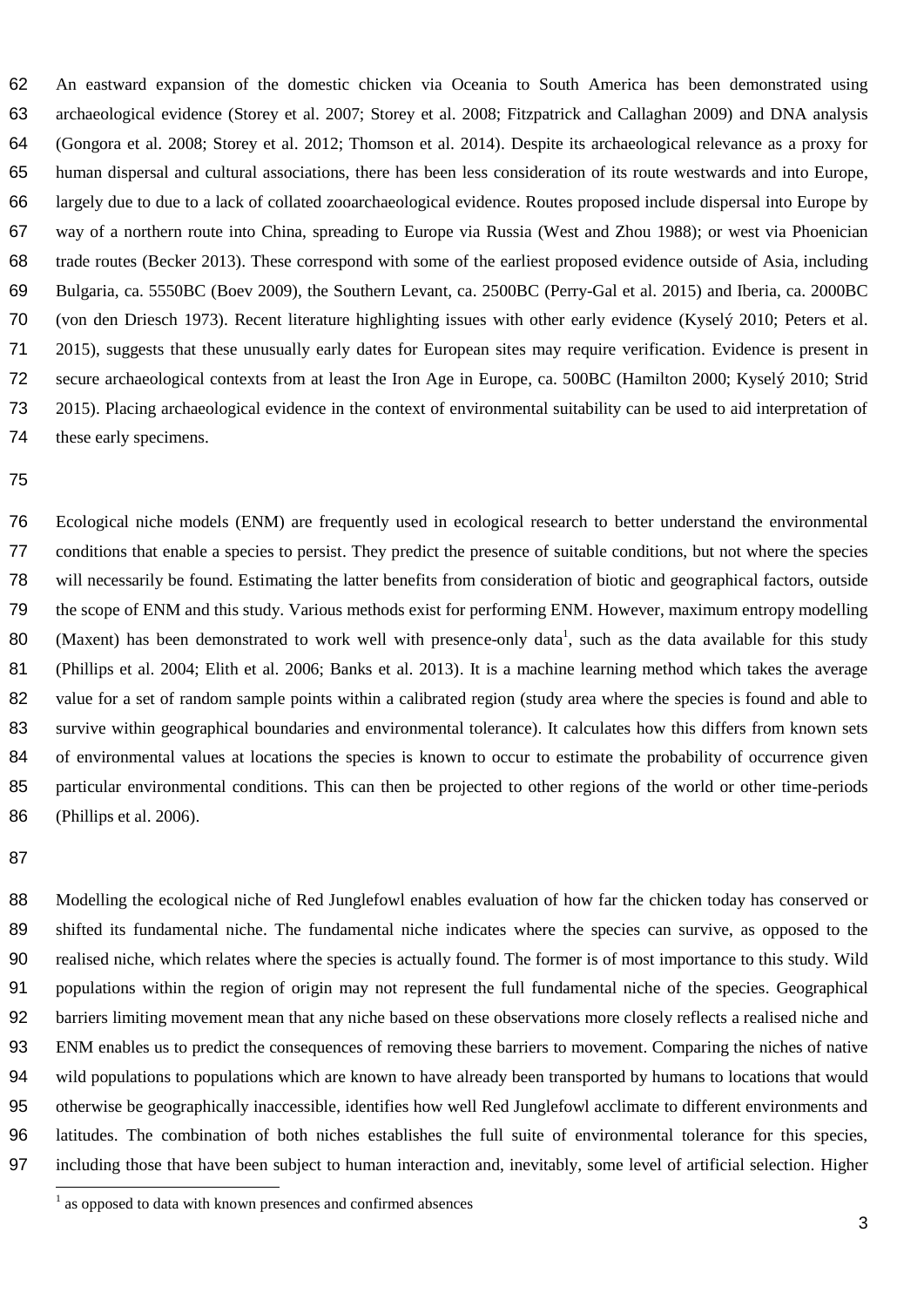environmental suitability values indicate where the species is more likely to be able to survive and breed. First domestication of a species in an area of poor environmental suitability is unlikely to be successful. Lower suitability would necessitate increased assistance by other means, i.e. direct (feeding and housing) or indirect (selection during breeding) human intervention. The earliest examples of domestic fowl would have had limited chance to evolve distinct physiological and morphological traits from their ancestor. Therefore, identifying potential for suitable environmental conditions at archaeological sites with early evidence of chicken can inform not only the likelihood for the site being a location of first domestication, but also the extent of human effort required during early domestication to ensure survival of this newly domesticated, exotic species.

 **2. Materials and Methods:** ENM input requires a dataset of occurrence points (section 2.1) and environmental variable layers (section 2.3) for the relevant geographic extents (section 2.2).

 2.1 We used observation data for Red Junglefowl post-1950 downloaded from the Global Biodiversity Information Facility (GBIF.org (11th February 2016)). Observations which were described as domestic, were unclearly georeferenced, exact duplicates, or were located outside of the boundary of the global terrestrial environmental layers 113 were removed. This resulted in a presence-only dataset of 2356 occurrence points for the ENMs. There is a danger with this type of large available dataset that sampling bias towards more easily accessible regions could bias the random background data for the ENM. However, Maxent contains inbuilt functionality to account for this (Phillips et al. 2009).

 These occurrences vary from wild Red Junglefowl in National Parks or protected forests, to managed reserves, to birds inhabiting urban settings (including zoos, botanical gardens and residential properties). 'Wild' Red Junglefowl are most likely to be a hybridised version of wild birds, since hybridisation between 'true' wild Red Junglefowl and domestic fowl has resulted in very limited populations retaining their original morphology, making the Red Junglefowl, in its original wild form, now highly endangered (Peterson and Brisbin 1998; Gering et al. 2015). As our aim was to understand the broadest ecological tolerance of the species, the observations were not subdivided by habitat type. PCA analysis (Figure 2) did identify differences in response to environmental conditions depending on whether the bird is within its natural range or has been subject to human selection and transportation. Therefore, we divided the observations into two groups accordingly. Hereafter, observations located in suitable environments which are geographically accessible without human help are defined as 'indigenous', while all other observations are defined as 'non-indigenous'. Once transported, 'non-indigenous' occurrences are subject to the same dispersal limitations as those within the natural range, due to lack of migration or capacity for flight.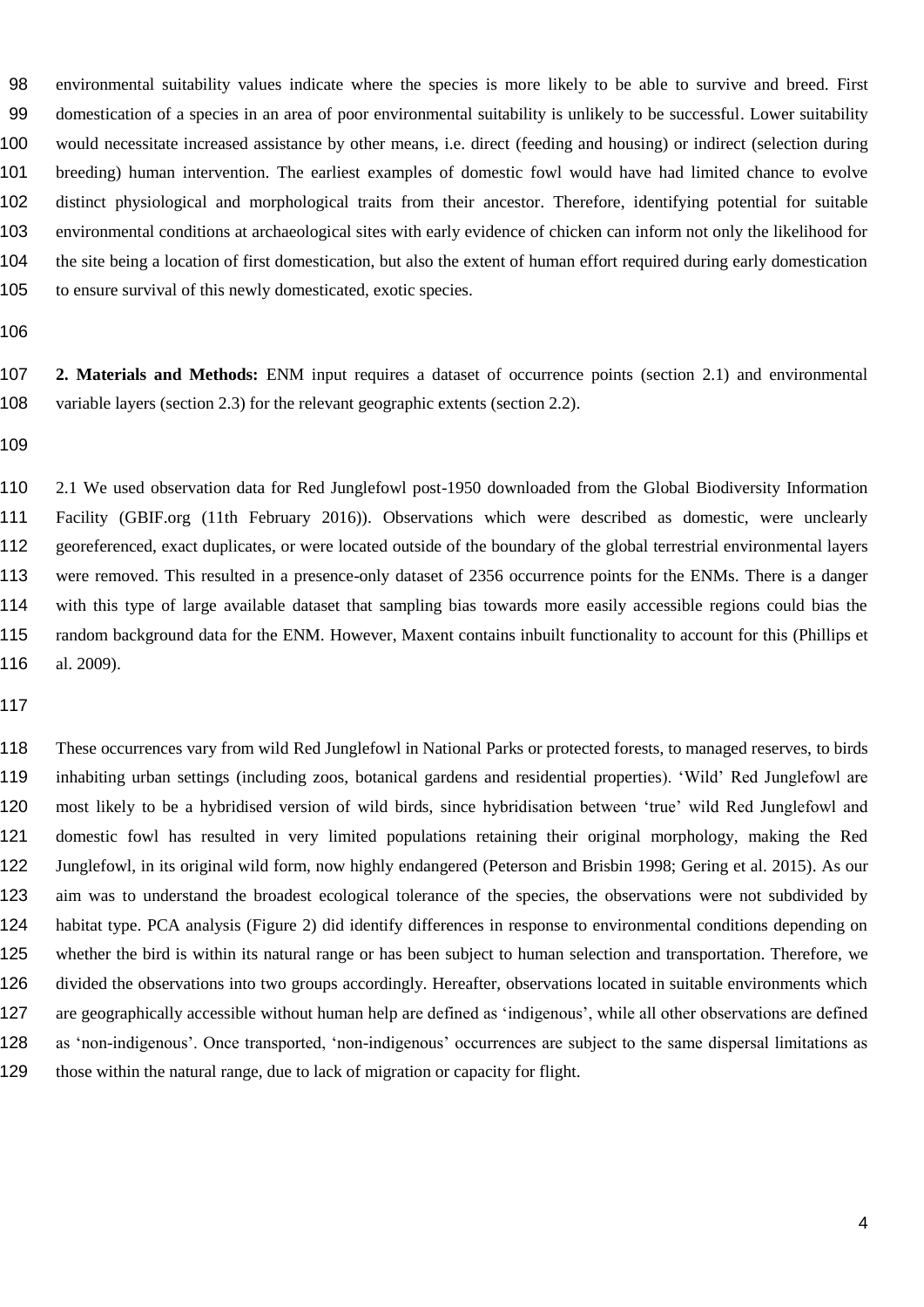

131 *Figure 2 Principal component analysis of all variables (present climate) and occurrences by geographic location. Red points represent*<br>132 *occurrences within Asia (the continent of origin for Red Junglefowl), while g occurrences within Asia (the continent of origin for Red Junglefowl), while green points represent all other occurrences. Spatial clustering indicates differences in response to environmental conditions based on geographic location.*

 Recent changes affecting the habitat of Red Junglefowl due to human activity in the native region could affect interpretation when projecting to the past. With some exceptions, such as Mexico City, urbanisation occurs more frequently at low elevations. To assess the potential impact of this, altitude (CGIAR Consortium for Spatial Information 2008) over the past 25 years at the location of known observations within its native range was analysed to gauge the impact of the spread of urbanisation. No significant changes in elevation are observed over this time period, 139 indicating that the species has not been forced to alter their habitat by moving to higher elevations to survive.

 2.2 The study area comprises calibrated and projected global ranges for the indigenous and non-indigenous Red Junglefowl. Calibrated ranges for the final models are defined by potential species movement (determined by convex 143 hull based on known occurrences), and which are at least minimally environmentally suitable (ENM suitability value 144 > 0, calculated using preliminary ENM within geographically accessible areas) (Figure 3).



*Figure 3 Observation locations (points) and extent of indigenous (red) and non-indigenous (blue) calibrated ranges*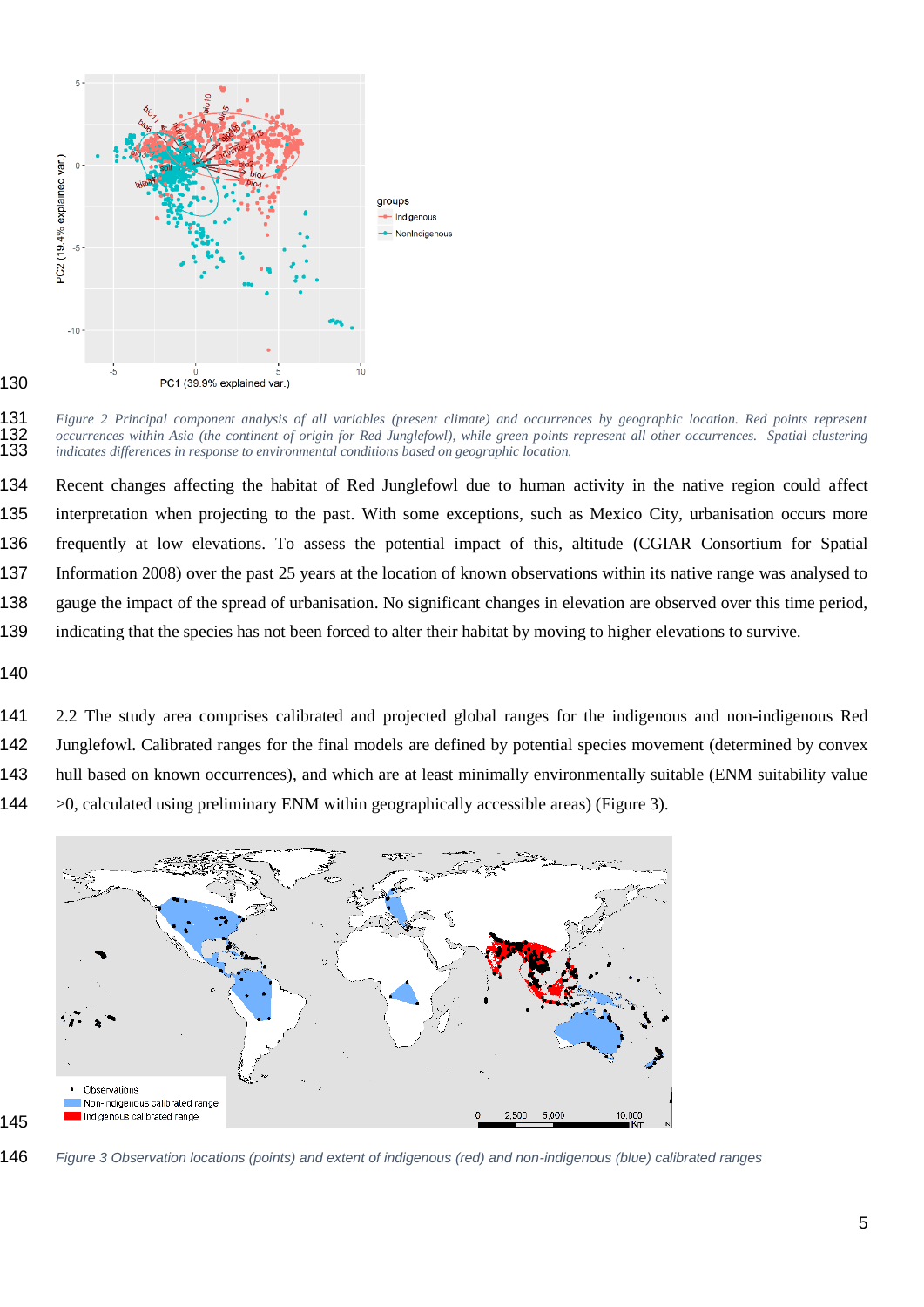As mentioned above, dispersal outside of the native range requires transportation by humans. For this reason, the global projection range is not limited geographically, as humans have transported the chicken a long way beyond its native range. However, it is limited environmentally. Maxent uses an exponential model for probabilities, which can result in large predicted suitability values for environmental conditions outside the range present in the study area (Phillips et al. 2006). To avoid spurious predictions, global projection was limited to areas of the world where the values of the environmental variables fall within the range of those in the calibrated area (Ficetola et al. 2007).

 2.3 Environmental variables were selected based on relevance to the biological requirements of Red Junglefowl. Minimum and maximum temperatures determine thermal tolerance, which has been demonstrated to limit species distributions (Araujo et al. 2013; Khaliq et al. 2014), with minimum winter temperature shown to be the best predictor of variation in avian metabolic scope, outperforming all other thermal variables (Stager et al. 2015). Seasonal variation identifies tolerance for change by predominantly equatorial species. Precipitation variables explain the availability of drinking water. Soil type explains the availability of grit, used to macerate ground-foraged food in the crop due to a lack of stomach acid. Vegetation cover is critical for food, shelter and protection from predation. The latter was unavailable for past climate simulations, due to changes in vegetation cover between the time periods under consideration.

 We used Bioclimatic (BioClim) variables for both current climate and the mid-Holocene (ca. 4000BC) from the WorldClim database at 2.5 arc-minute resolution, or approx. 5km at the equator (Hijmans et al. 2005). Current climate is likely to be similar to that experienced by early chickens in Europe, ca. 500BC, a period which corresponds with the improving climate of the Middle Iron Age to Roman period, and is therefore used as a proxy. Projecting to the mid- Holocene enables comparison of suitability for a time period even closer to some of the earliest evidence for chicken. Annual average vegetation cover was compiled from the individual 0.1-degree resolution 1-month Terra/Modis Normalized Difference Vegetation Index (NDVI) (Nasa Earth Observations 2015) for 2008, the mean year for the observation points. We used the 'Harmonized World Soil Dataset - Major Soil Groups' (FAO/IIASA/ISRIC/ISS- CAS/JRC 2009) to denote soil type; and degree of slope was calculated using the standard function in ArcGIS (v.10.2.2), based on the SRTM 250m digital elevation model (CGIAR Consortium for Spatial Information 2008). Final variable selection (Table 1) was chosen according to least correlation and greatest importance to the species. Importance was assessed using the Maxent jackknife test of variable importance from a preliminary model using all 176 variables and occurrences.

| Variable         | Description                                       | Purpose            |
|------------------|---------------------------------------------------|--------------------|
| Bio <sub>4</sub> | Temperature Seasonality (standard deviation *100) | Seasonality        |
| Bio <sub>5</sub> | Max Temperature of Warmest Month                  | Thermal tolerance  |
| Bio <sub>6</sub> | Min Temperature of Coldest Month                  | Thermal tolerance  |
| Bio13            | Precipitation of Wettest Month                    | Water availability |
| Bio14            | Precipitation of Driest Month                     | Water availability |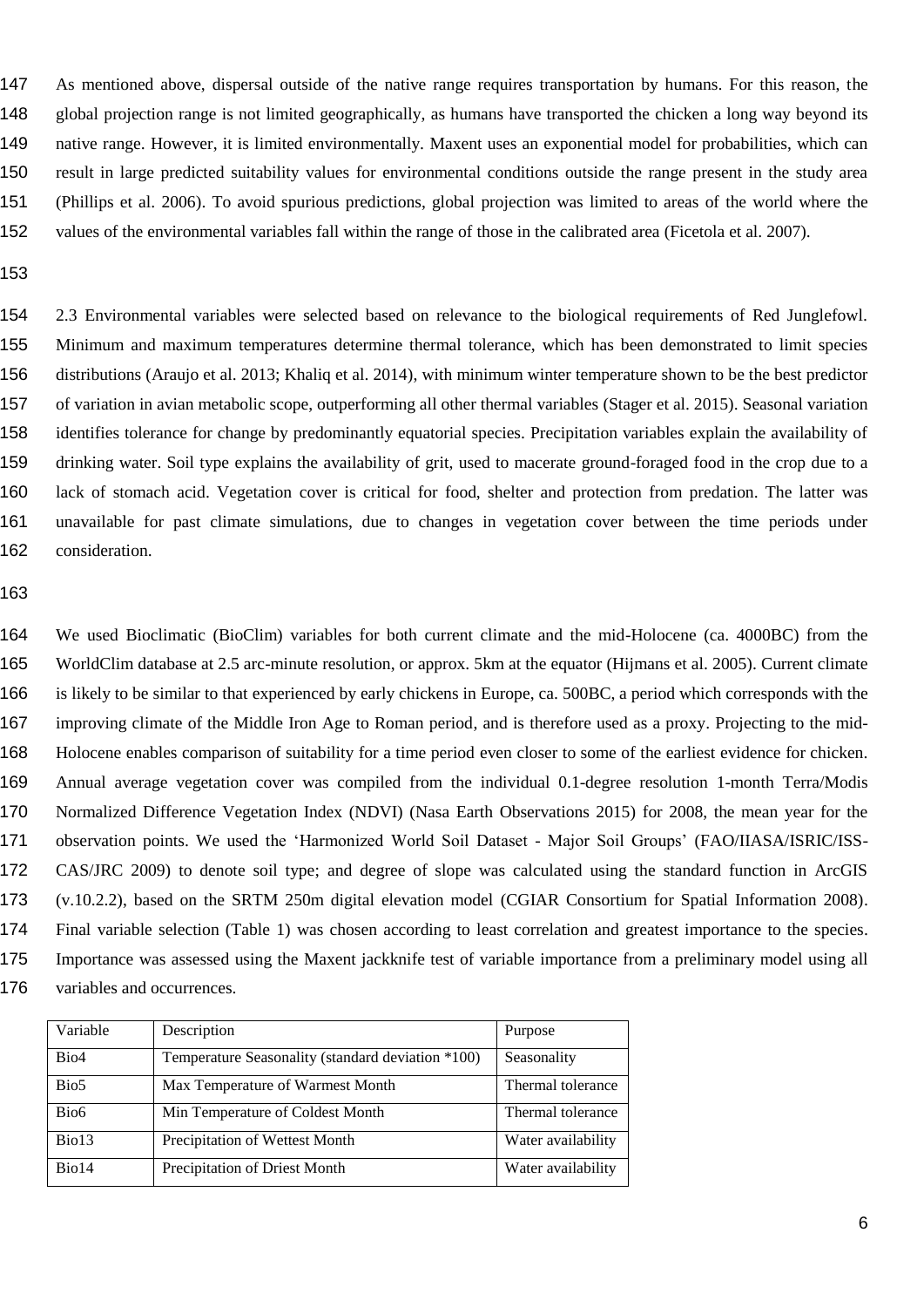| Bio15   | Precipitation Seasonality (Coefficient of Variation) | Seasonality       |
|---------|------------------------------------------------------|-------------------|
| Ndvimin | Terra/Modis NDVI, annual minimum (0-255)             | Vegetation cover  |
| Ndvimax | Terra/Modis NDVI, annual maximum (0-255)             | Vegetation cover  |
| Soil    | Soil type (categorical variable)                     | Grit availability |

177 *Table 1 Environmental variables selected for final models*

 Ecological niche models for this study were run using Maxent for 100 replicates with a subsample of 30% test data, random seed, and a regularization parameter of 2.5 to prevent overfitting. Each replicate uses different random sets of training and test data, and the results presented within this paper represent averages. Model performance was evaluated using AUC, the area under the receiver operating curve, which produces a value between 0-1 based on how well the model predicts presence at the training locations (see Phillips et al. 2006 for a full discussion of the validity of AUC in Maxent). A value of 0.5 would indicate no better than expected by chance, 0.7-0.9 indicates reasonable performance, and above 0.9 indicates very good performance (Swets 1988). Thresholds for environmental suitability were calculated from the output summary using a sensitivity-specificity equality approach (see Liu et al. 2005 for evaluation of determining thresholds in niche modelling).

 **3. Results:** Changing altitude of observations from 1950 to present was analysed to assess potential modern influences on junglefowl range. Little change in altitude was observed, suggesting that movement to higher elevations to avoid urbanisation has not occurred.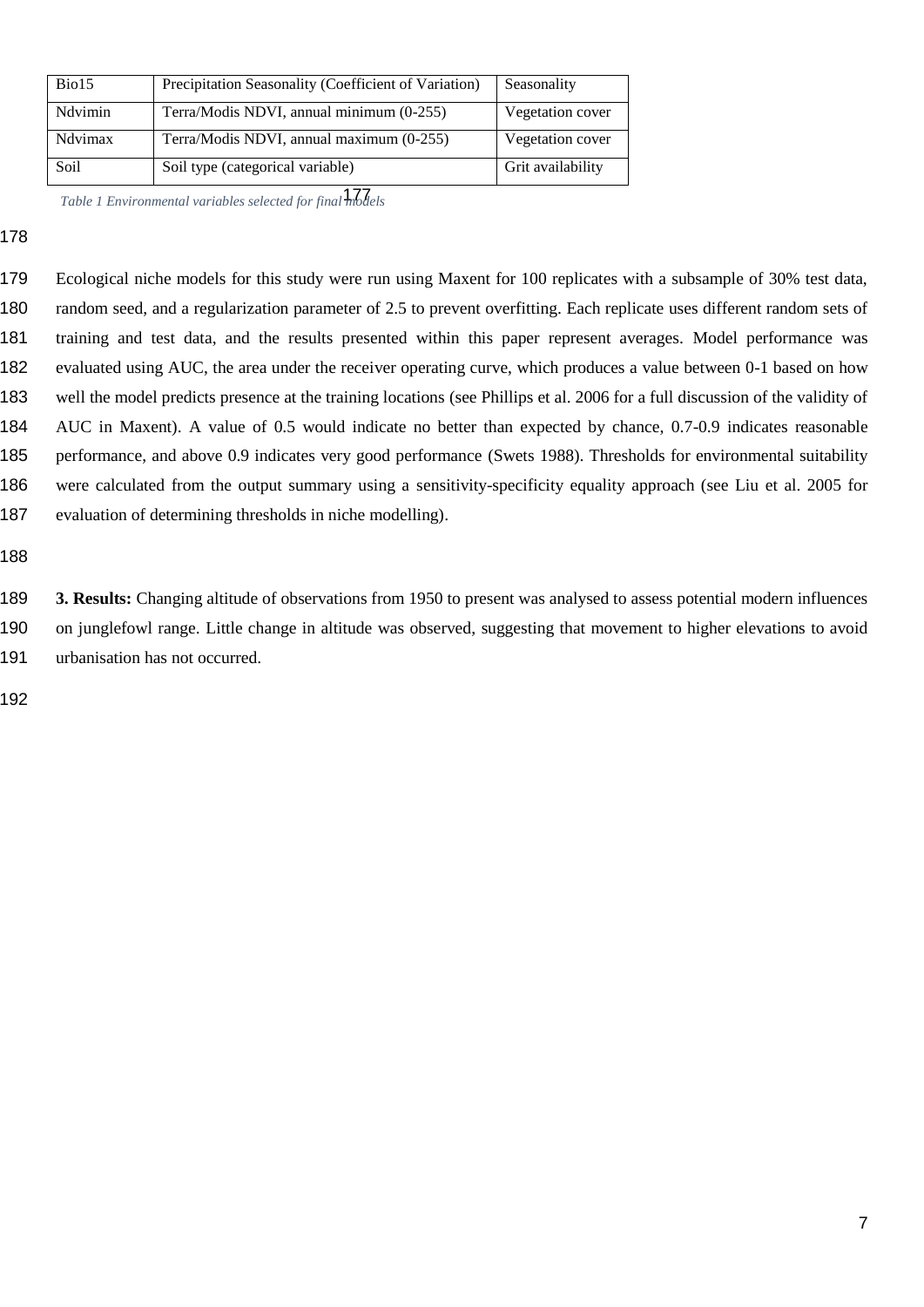

 *Figure 4 Global projections of predicted environmental suitability for Red Junglefowl (n=796) based on indigenous observations for current climate (a), past climate (b). Suitability threshold= 0.4; areas in white fall outside the range of calibration area*

 The performance of the ENMs can be considered reasonable to good, with AUC values ranging from 0.76 to 0.95. Areas predicted to be suitable for the Red Junglefowl, both currently and in the past, based on indigenous occurrences, largely lie between the latitudes of the tropics of Cancer and Capricorn (Figure 4). The most suitable sets of conditions are found within its native range, central Africa, and the Amazon basin. For indigenous populations, precipitation and minimum vegetation cover are most important. Probability of suitable conditions increases with high rainfall in the wettest month, corroborating the exclusion of much of Europe from the global projection due to low rainfall relative to the tropics. An optimal vegetation cover is indicated by a positive relationship for increased levels of minimum vegetation, but a negative relationship when the maximum vegetation is too dense. Apart from very small pockets in Portugal, Greece, Montenegro and Albania, Europe is unlikely to contain suitable environmental conditions for indigenous Red Junglefowl, either now or when projected back to 4000BC.

 Models based on 'non-indigenous' occurrences reveal potential suitability at broader latitudes, with fewer large areas of high potential (Figure 5). The most suitable sets of conditions are found in the South Pacific islands and New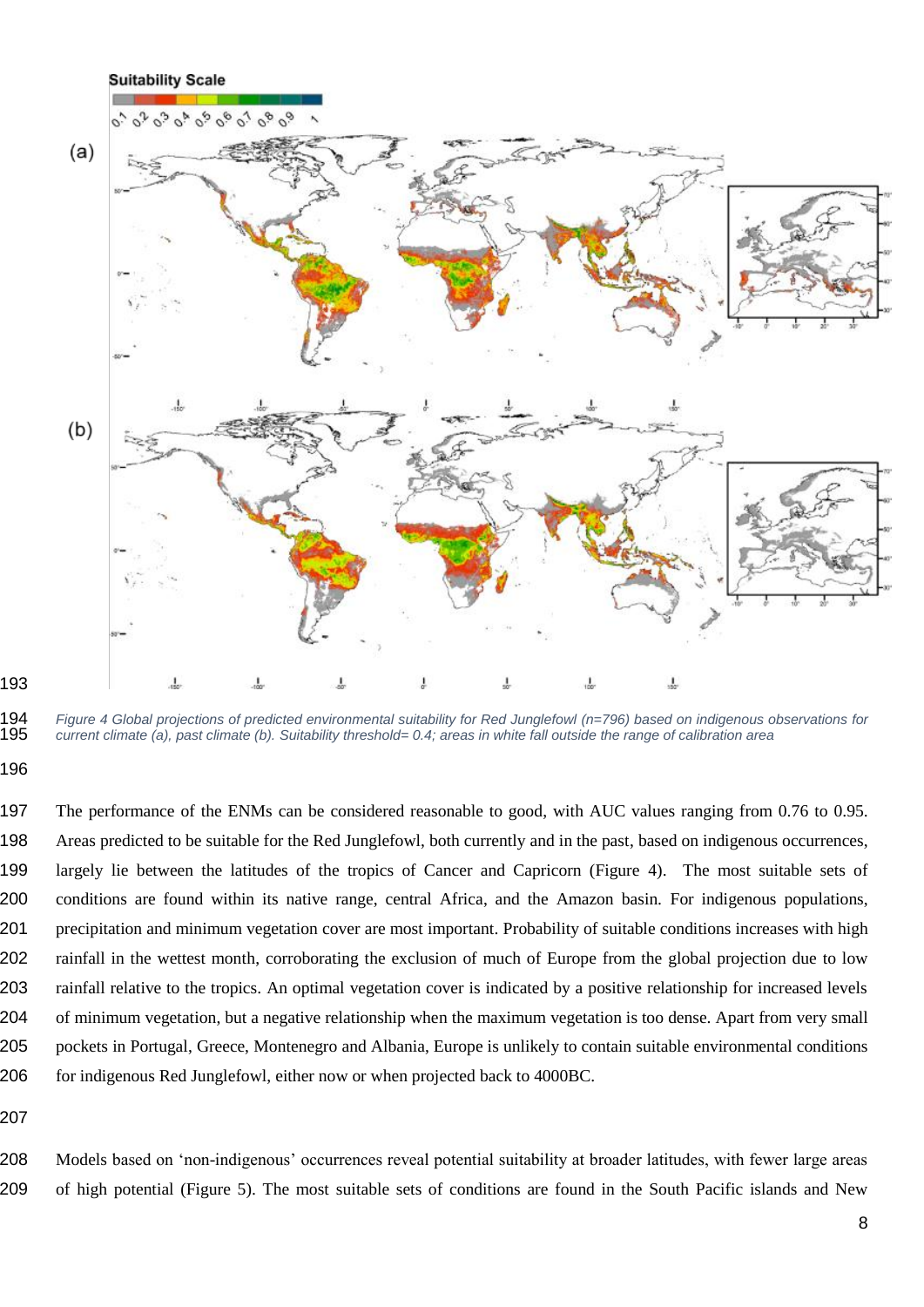Zealand; Kenya, Tanzania and the southern coast of South Africa; eastern Madagascar; the Caribbean islands; and eastern Brazil. Above threshold potential for suitable conditions is present in Europe, with fairly good potential in north-west France, north-west Iberia, and the south coast of Ireland. Past projection predicts better potential at more northerly latitudes than current climate simulations. For non-indigenous populations, temperature seasonality and temperature range are most important. Seasonality increases with distance from the equator, requiring much greater tolerance within an annual cycle. Probability of suitable conditions decreases with warmer temperatures in the warmest month, and increases with warmer temperatures in the coldest month, reflecting thermal tolerance.





 *Figure 5 Global projections of predicted environmental suitability for Red Junglefowl (n=1559) based on non-indigenous observations for current climate (a), past climate (b). Suitability threshold= 0.2; areas in white fall outside the range of calibration area*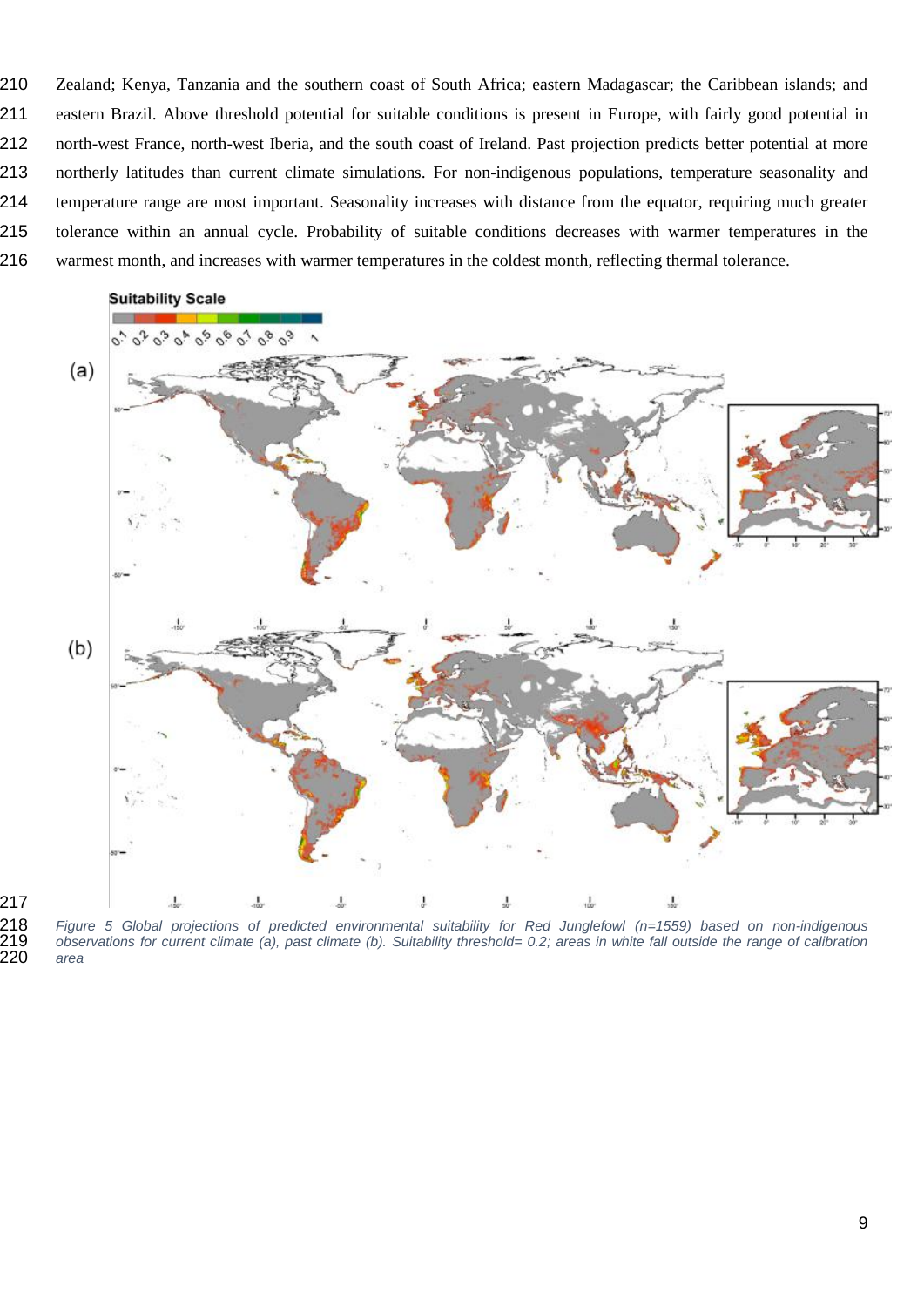Geographically, only limited overlap of suitable niche is observed between the indigenous and non-indigenous ENMs (Figure 6). Environmentally, niche similarity between the two was compared using ENMTools (Warren et al. 2010). "Schoener's *D"* (Schoener 1968) and "*Hellinger's I*" (Warren et al. 2008) are similarity measures which compare 225 suitability estimates from two or more ENM, then normalise the resulting score to a value of 0-1, where 0 indicates 226 complete dissimilarity and 1 would indicate the niches were identical. Analysis returned overlap values of 0.76 and 227 0.86 respectively, suggesting that the niches are environmentally more similar than suggested by geographical overlap.



*Figure 6 Areas of environmental suitability predicted to be above threshold for (a) present climate and (b) climate in 6000BP*

 Suitability values were extracted for each model at selected archaeological sites (Table 2). Sites chosen include those 232 purported to have early examples of domestic fowl and/or which are found at the extremes of Europe (see Figure 7 for locations):

- 1. Nanzhuangtou, China (ca. 8050BC), Neolithic site with evidence for grain milling. One of the earliest sites proposed for chicken domestication worldwide (Xiang et al. 2014) but this has been contested (Peters et al. 2015; Eda et al. 2016).
- 2. Cishan, China (ca.5000BC). Type-site of the Cishan culture, which is associated with farming. A Neolithic settlement with dwellings, it is often cited as one of the earliest sites of chicken (West and Zhou 1988). The evidence has been recently contested and reappraised (Yuan 2010; Eda et al. 2016).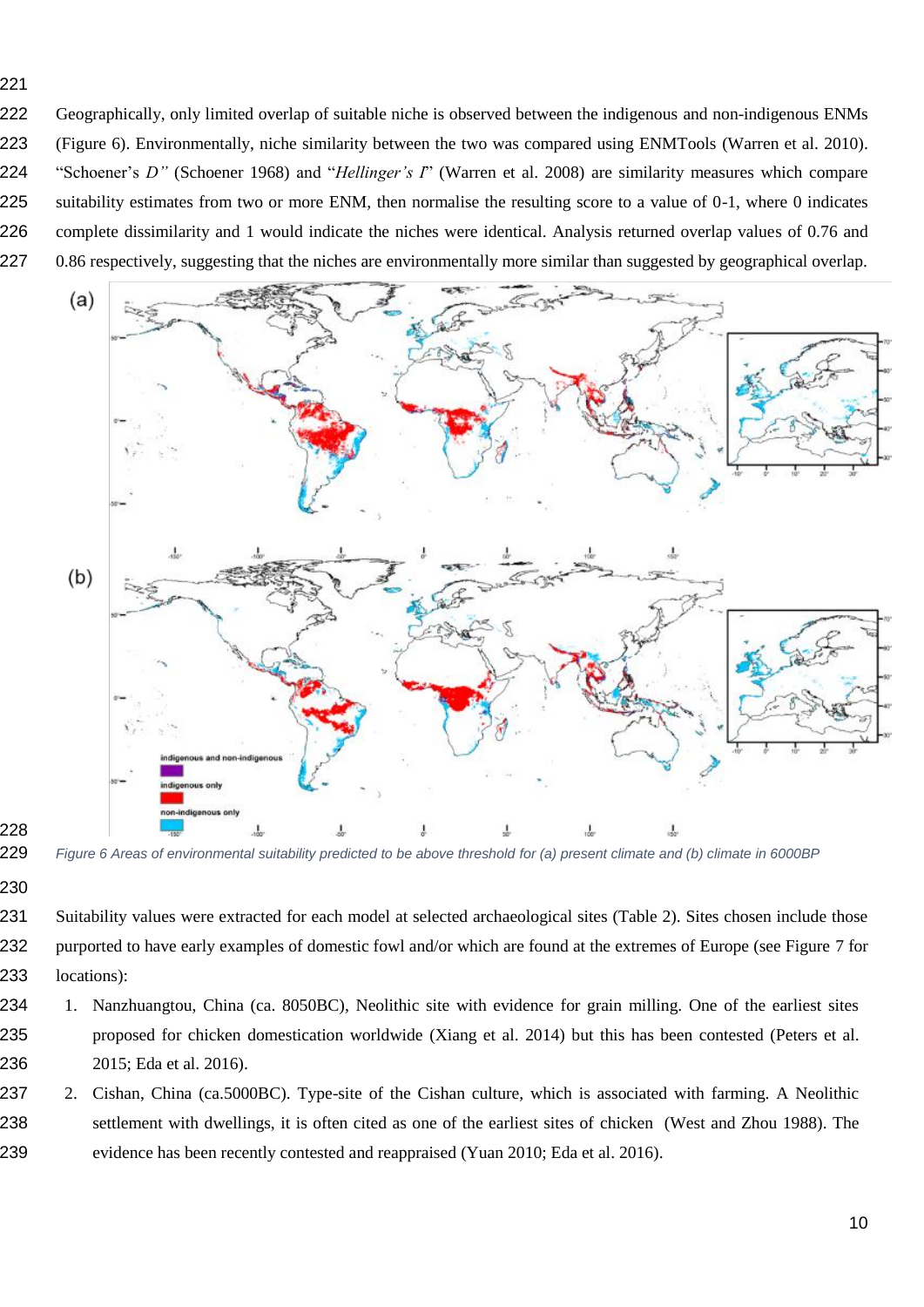- 240 3. Hotnitsa, Bulgaria (ca. 5000BC). Chalcolithic settlement and the earliest in Europe reported to have chicken 241 (Boev 2009). A reappraisal of the material is in progress.
- 242 4. Mohenjo Dara, India (ca. 2500BC). Large settlement of the Harrapan civilisation. Among the earliest sites 243 accepted to contain definite evidence of chicken from secure archaeological contexts (Zeuner 1963; Fuller 244 2006).
- 245 5. Cerro de la Virgen (ca. 2500BC). Argar Culture (Bronze Age) dwelling mound. Earliest claimed evidence of 246 chicken in the Iberian peninsula (von den Driesch 1973) and of interest here due to its early date and location at 247 the far west of Europe.
- 248 6. Eleftherna, Rethymnon, Crete (ca. 850BC). Settlement including an Early Geometric cemetery. Earliest 249 evidence in Greece (Nobis 1998) and situated on Phoenician trade routes into Europe
- 250 7. Biskupin, Poland (ca. 650BC) Halstatt (Iron Age) period fortified settlement (Bochenski et al. 2012). Date and 251 location may favour a northern dispersal route from Asia via Russia into Europe.
- 252 8. Alcáçova de Santarém, Portugal (ca. 800-300BC), Fortified enclosure. Earliest reliable site in the Iberian 253 peninsula with chicken from a secure context (Davis 2006).
- 254 9. Houghton Down, Hampshire, UK (ca. 800-400BC), Two nearly complete articulated skeletons from an Early 255 Iron Age pit within a settlement. Early evidence of chicken in the United Kingdom, at the north-west extent of 256 Europe (Hamilton 2000).
- 257 10. Skedemosse, Öland, Sweden (ca. 15AD). Pre-Roman Iron Age fishing lake (Hagberg 1967). Among the earliest 258 evidence in Scandinavia for chicken, and located at the northernmost extent of Europe.
	- The Colorador<br>The Colorador ▲ Archaeolological Sites 500 1.000 န်တက်  $4.000$ 2.000

260

259

261 *Figure 7 Location of archaeological sites mentioned in Table 2*

| Model   |                    |             | Archaeological Site |                |      |                |      |      |               |      |              |      |
|---------|--------------------|-------------|---------------------|----------------|------|----------------|------|------|---------------|------|--------------|------|
|         |                    | Suitability |                     |                |      |                |      |      |               |      |              |      |
|         |                    | threshold   |                     |                |      |                |      |      | $\mathcal{L}$ |      | $\mathbf{Q}$ |      |
| Climate | Occurences         | value       |                     | $\overline{2}$ | 3    | $\overline{4}$ | 5    | 6    |               | 8    |              | 10   |
| Present | Indigenous         | 0.39        | 0.00                | 0.00           | 0.00 | 0.00           | 0.00 | 0.16 | 0.00          | 0.19 | 0.00         | 0.00 |
| Present | Non-<br>indigenous | 0.16        | 0.01                | 0.01           | 0.06 | 0.00           | 0.04 | 0.13 | 0.05          | 0.28 | 0.16         | 0.06 |
| Past    | Indigenous         | 0.41        | 0.00                | 0.00           | 0.00 | 0.00           | 0.00 | 0.09 | 0.00          | 0.06 | 0.00         | 0.00 |
| Past    | Non-<br>indigenous | 0.21        | 0.01                | 0.01           | 0.04 | 0.00           | 0.01 | 0.24 | 0.07          | 0.32 | 0.26         | 0.12 |

262 *Table 2 Environmental suitability (scale:0-1) for early archaeological sites containing faunal remains of domestic fowl. Above*  263 *threshold values are highlighted in bold*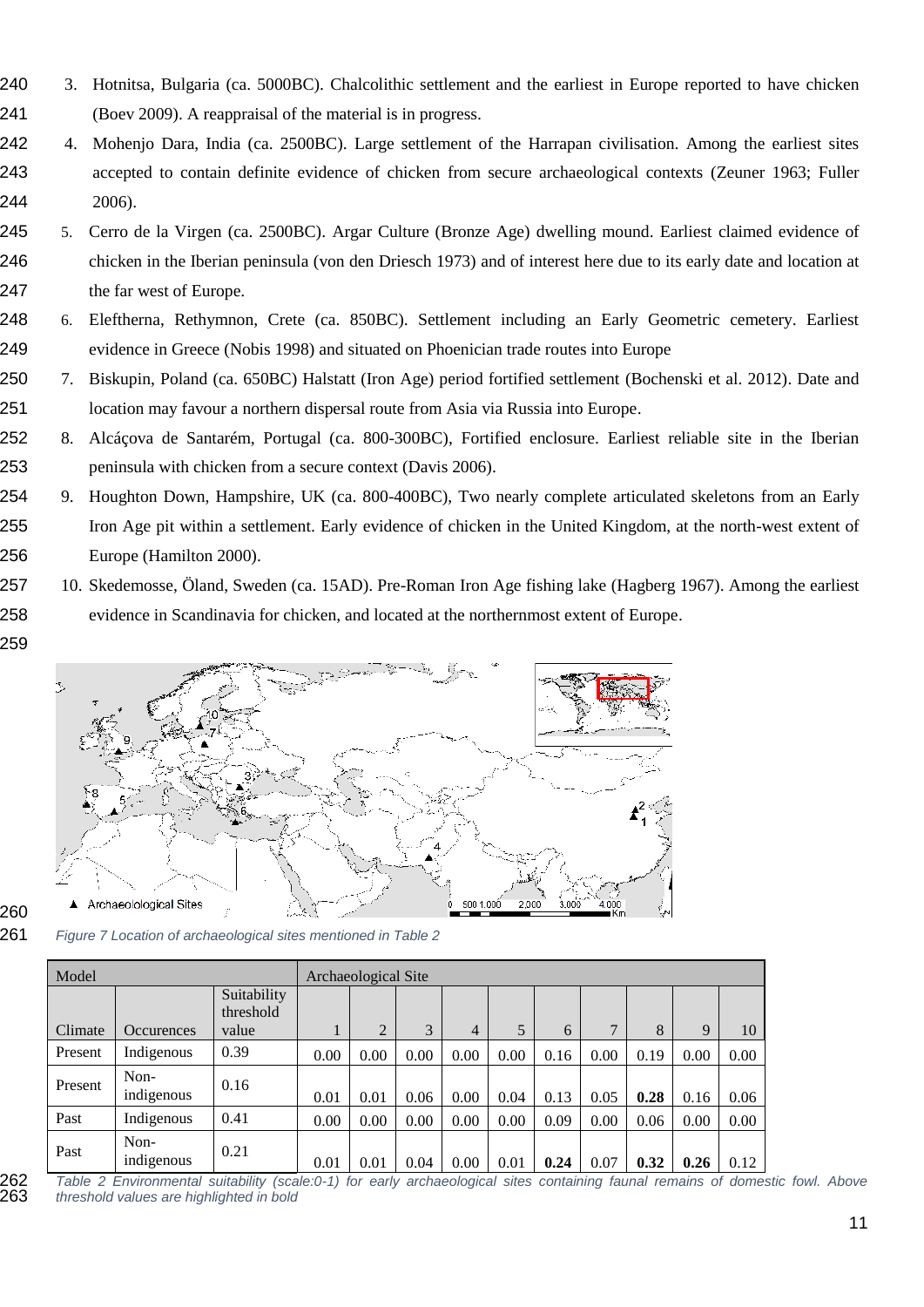Our models based on indigenous occurrences indicate a complete lack of potential for suitable sets of environments at many of these locations. The poorest potential is found at the Chinese Neolithic sites and in India. Limited potential for suitable conditions may have been present in 4000BC at Eleftherna in Crete, Alcáçova de Santarém in Portugal, and Houghton Down in the UK. However, for Eleftherna and Houghton Down, it is unlikely to be suitable today and thus at the time the material was deposited.

 **4. Discussion:** The models based on environmental conditions suitable for indigenous Red Junglefowl are largely limited to a geographical band fairly close to the equator. This suggests that if a wild Red Junglefowl was to be taken 272 from this region and left to survive in Europe, it would be unlikely to survive without help.

 Therefore, non-indigenous populations of Red Junglefowl are of great interest. Similar to the domestic chicken, these populations are likely to have been subject to some level of selection. The removal of natural barriers by virtue of human transportation has enabled these populations of Red Junglefowl to successfully inhabit environments geographically distinct from the natural habitat of the indigenous wild bird. The models indicate that they are able to 278 survive and breed at very different latitudes and in colder climates to where the species originate. This suggests that Red Junglefowl has a broader fundamental niche than the suite of environmental conditions present in their native 280 range suggests.

 In terms of survival, environmental suitability values below the threshold for the species maximum tolerance are expected to require additional human intervention to ensure survival. The same would be true for a recently domesticated version of this species. The Red Junglefowl is a bird that is easily tamed, self-organises into hierarchical groups, and provides a good source of protein and feathers, and as such is an ideal species for domestication. However, despite millennia of domestication and selective breeding the chicken has retained traits that would make it difficult to maintain flocks in unsuitable environments, particularly without the aid of modern technology. Transporting and/or keeping a bird in enclosed environments is more challenging than for a species that does not fly, such as ungulate livestock. Keeping chickens in small confined spaces is not ideal in any case, as inability to exhibit natural behaviour, such as foraging, is displaced with abnormal behaviour, which can be aggressive (Baxter et al. 1983).

 Therefore, first domestication in an area of poor environmental suitability would be unlikely to succeed. Geographical barriers limiting Red Junglefowl dispersal prior to domestication means the most likely location(s) for first domestication should be in environmentally suitable areas of the indigenous calibrated range. This would be challenging archaeologically. *Gallus* bones in this region are more likely to be interpreted as wild Red Junglefowl, and even if bones are found associated with domestic features, this would not necessarily indicate a domestic bird. Use of wild birds in early societies is well documented. Equally, as the tolerance of Red Junglefowl exceeds that of conditions within the native range, then archaeological bones found outside of this area (but within the ecological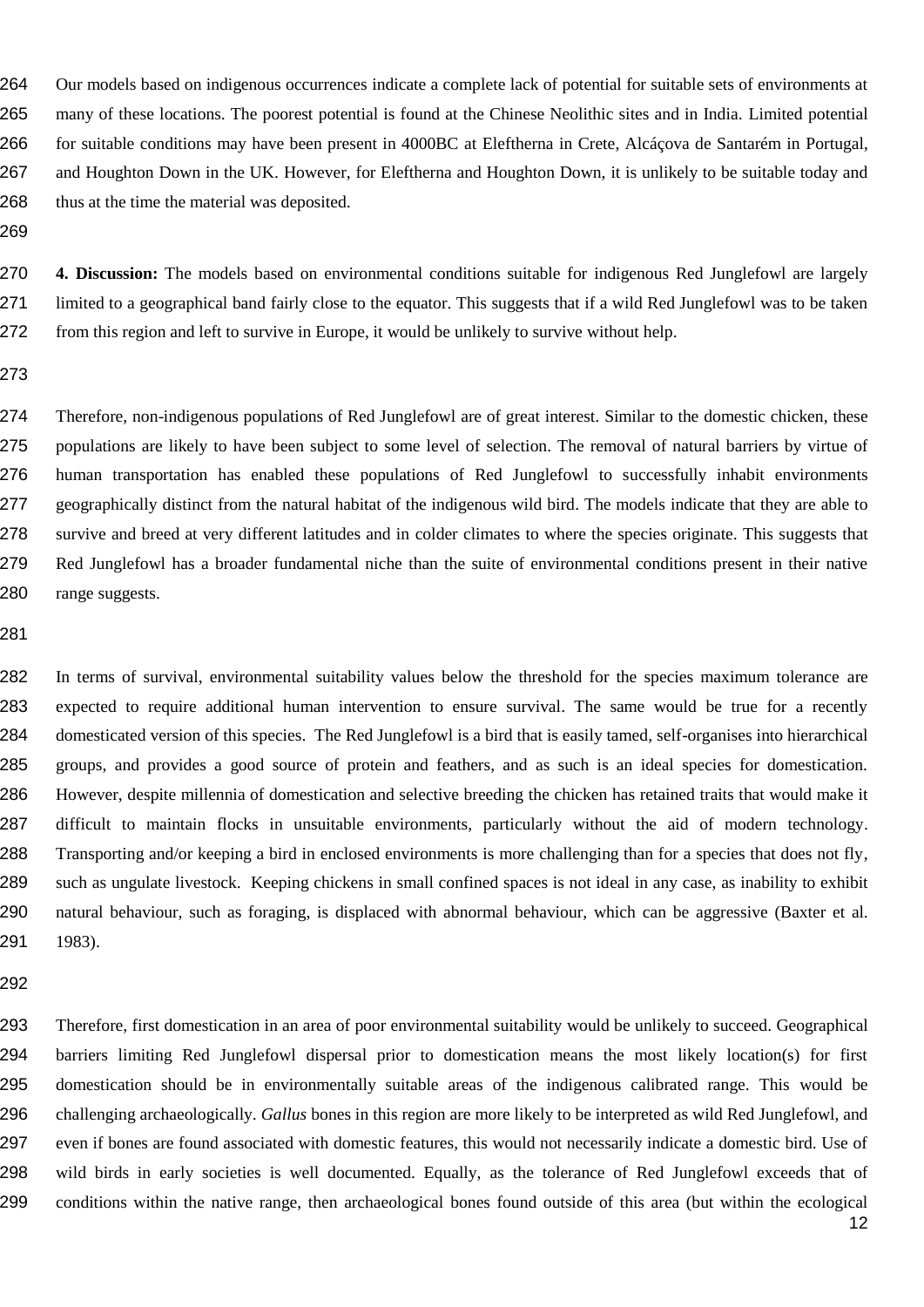niche of non-indigenous Red Junglefowl) may not belong to domestic fowl, but wild birds selected for transportation

that have subsequently escaped.

## 

 Poor environmental suitability values at locations of early archaeological evidence suggest that early chickens were either present in areas which were environmentally unsuitable for their ancestor, even at its broadest tolerance, that the sites are incorrectly dated, or that these are not chickens. Based on reappraisal of the some of the evidence, the reason may be that the remains represent a different galliform (Eda et al. 2016). If they are domestic fowl, then increased human provision would be needed to meet essential requirements, including food, water and/or shelter. The chicken was an expensive commodity, as attested by depictions in material culture and evidence of use in ritual proceedings (Sykes 2012). Decreasing suitability values by moving into higher latitudes implies greater investment of effort and resources. Colder winters require storage of feed and additional shelter, and egg-laying is affected by daylight hours, causing an issue for reproduction as well as provisioning. This is exacerbated by the fact that wild junglefowl lay eggs only in spring and although the loss of seasonal reproduction is thought to have occurred fairly early in domestication, the date of this adaptation remains unclear (Girdland Flink et al. 2014).

 In terms of dispersal routes, the models indicate that a northern route via China and Russia into Eastern Europe would be environmentally challenging. Areas predicted as suitable by models based on non-indigenous observations do, however, correspond well with Greek and Phoenician trade routes through the Mediterranean and up into southern Britain and Ireland (Becker 2013). The start of these routes also link up with known Bronze Age commercial roads through the Near and Middle East (Covington 2013). Suitable environmental conditions would likely improve potential for survival of an early domestic descendent of the Red Junglefowl into Europe via this route. A lack of potential for suitable sets of environments for much of the rest of Europe suggests that the chicken needed to adapt further by the time it reached parts of central and northern Europe, and/or would have required substantial human investment to survive in such climates outside of the environmental tolerance of its ancestor.

 Analysis of the habitat of occurrences both within and outside of the native range may be able to answer questions regarding the extent of adaptation under domestication, as related to climate. Efforts are currently being made to reappraise the faunal evidence in Bulgaria and other early sites with domestic fowl. This may prove interesting, especially if sites with poor environmental potential are shown to be of correct date, as this may indicate a fairly rapid adaptation to climate on the part of the chicken in otherwise unsuitable conditions.

 **5. Conclusions:** Our analyses confirm that the climate of Europe is not suitable for indigenous Red Junglefowl, or by extension, its descendant in early stages of domestication. A Red Junglefowl taken from Asia to Europe today is unlikely to find conditions suitable for unaided survival. This suggests that early domestic fowl could not just be transported and left to disperse, survive and breed. Rather, it provides an interesting example of the human investment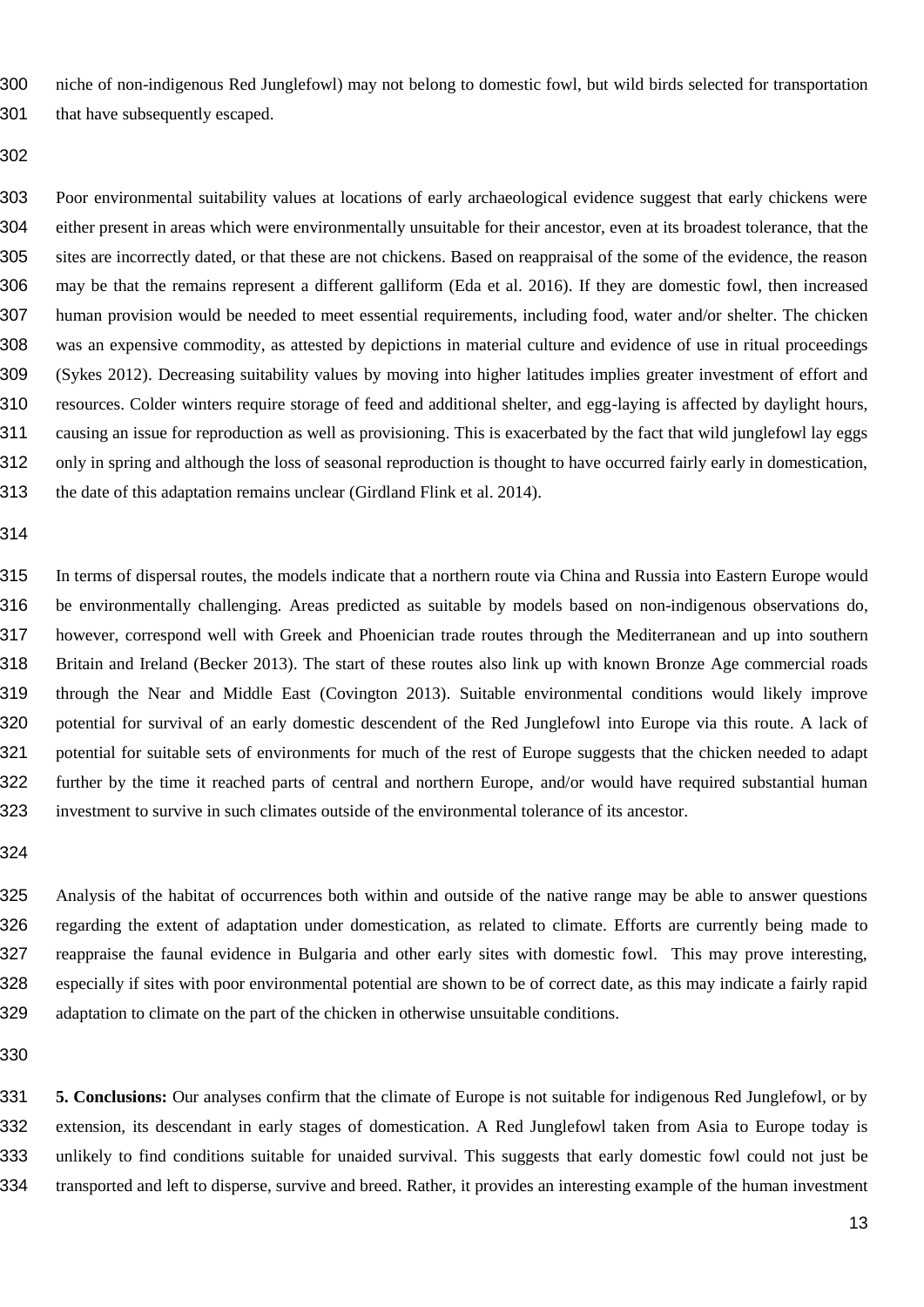required to sustain a new domestic species, especially since sites containing early examples of chicken are likely to have lacked suitable environmental conditions. Based on environmental considerations, first domestication is likely to have occurred in the native range of the species and not in areas such as northern China, where environmental conditions are likely to have been entirely unsuitable. Occurrences of Red Junglefowl outside of its natural range suggests that Red Junglefowl can, and have, acclimated to alternative environments. This suggests that the environmental niche of the species may be broader than might be suspected based on conditions within its native range. It also suggests that a dispersal route through the Mediterranean into Europe has the best potential for presence of environmental conditions to aid survival of a new domestic species.

 **Acknowledgments:** This research was funded by Bournemouth University, in association with the AHRC (Grant No AH/L006979/1). We would like to thank Zlatozar Boev for his assistance and cooperation with the early Bulgarian remains, and the many contributors to the GBIF database who made this research possible. We would also like to thank two anonymous reviewers for their very helpful and constructive comments.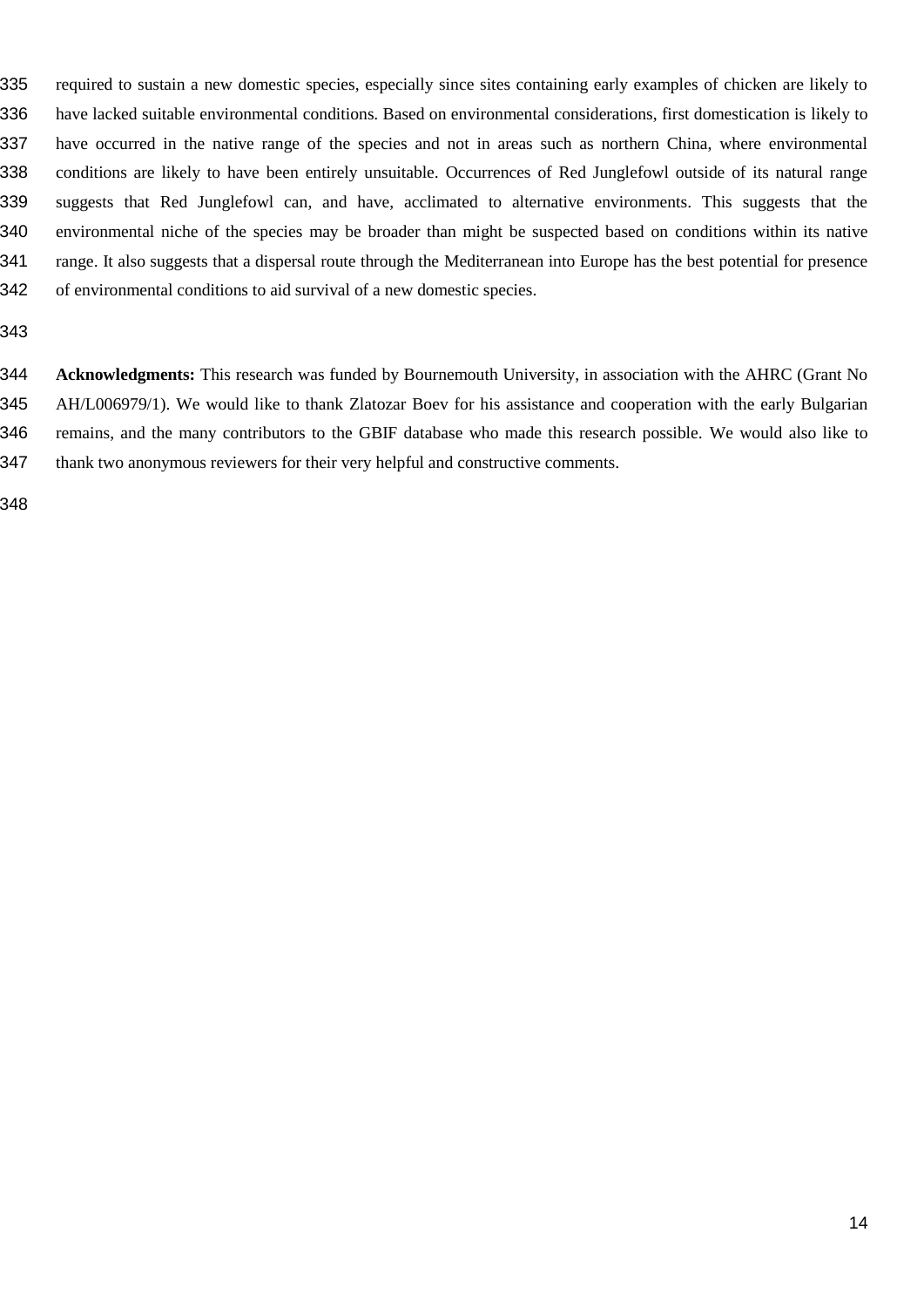- **References**:
- Araujo, M. B., Ferri-Yanez, F., Bozinovic, F., Marquet, P. A., Valladares, F. and Chown, S. L., 2013. Heat freezes niche evolution. *Ecology Letters*, 16 (9), 1206-1219.
- Banks, W. E., Antunes, N., Rigaud, S. and Francesco, d. E., 2013. Ecological constraints on the first prehistoric farmers in Europe. *Journal of Archaeological Science*, 40 (6), 2746-2753.
- Baxter, S. H., Baxter, M. R. and MacCormack, J. A. C., 1983. *Farm Animal Housing and Welfare*. Vol. 24. Netherlands: Springer.
- Becker, C., 2013. Hühner auf einem langen Seeweg gen Westen Frühe Nachweise von Gallus domesticus aus der phönizisch-punischen Niederlassung von Mogador, Marokko. *In:* Kroll, H. J. and Kroll, H. J., eds. *Von Sylt bis Kastanas : Festschrift für Helmut Johannes Kroll.* Neumunster: Wachholtz, 225-238.
- Bochenski, Z., Bochesnski, Z. M. and Tomek, T., 2012. A History of Polish Birds: Polish Academy of Sciences.
- Bochenski, Z. M., 2008. Identification of skeletal remains of closely related species: the pitfalls and solutions. *Journal of Archaeological Science*, 35 (5), 1247-1250.
- Boev, Z., 2009. Avian Remains from the Late Chalcolithic Settlement near Hotnitsa Village (Veliko Tarnovo Region, CN Bulgaria). *Acta Zoologica Bulgarica*, 61 (1), 49-54.
- CGIAR Consortium for Spatial Information, 2008. *Resampled SRTM data to 250m resolution (based on SRTM 90m Digital Elevation Model)* [online]. Available from: <http://srtm.csi.cgiar.org/> [Accessed 16/12/2015].
- Chemnitz, C. and Becheva, S., 2014. *Meat Atlas. Facts and figures about the animals we eat.* [online]. Jointly published by the Heinrich Böll Foundation, Berlin, Germany, and Friends of the Earth Europe, Brussels, Belgium.
- Covington, R., 2013. Roads of Arabia. *Saudi Aramco World*, 64 (7), 2.
- Davis, S. J. M., 2006. *Faunal remains from Alcáçova de Santarém, Portugal*. Vol. 43. Lisbon: Instituto português de arqueologia.
- Eda, M., Lu, P., Kikuchi, H., Li, Z., Li, F. and Yuan, J., 2016. Reevaluation of early Holocene chicken domestication in northern China. *Journal of Archaeological Science*, 67, 25-31.
- Elith, J., Graham, C. H., Anderson, R. P., Dudík, M., Ferrier, S., Guisan, A., Hijmans, R. J., Huettmann, F., Leathwick, J. R., Lehmann, A., Li, J., Lohmann, L. G., Loiselle, B. A., Manion, G., Moritz, C., Nakamura, M., Nakazawa, Y., Jacob Mc, C. O., Peterson, A. T., Phillips, S. J., Richardson, K., Scachetti-Pereira, R., Schapire, R. E., Soberón, J., Williams, S., Wisz, M. S., Zimmermann, N. E. and Araujo, M., 2006. Novel Methods Improve Prediction of Species' Distributions from Occurrence Data. *Ecography*, 29 (2), 129-151.
- Eriksson, J., Larson, G., Gunnarsson, U., Bed'hom, B., Tixier-Boichard, M., Strömstedt, L., Wright, D., Jungerius, A., Vereijken, A., Randi, E., Jensen, P. and Andersson, L., 2008. Identification of the yellow skin gene reveals a hybrid origin of the domestic chicken. *Plos Genetics*, 4 (2).
- FAO/IIASA/ISRIC/ISS-CAS/JRC, 2009. *Harmonized World Soil Database (version 1.1)* [online]. Available from:<http://databasin.org/datasets/92cd21cec56a48289ebaeccaa75d6ada> [Accessed 7/12/2015].
- Ficetola, G. F., Thuiller, W. and Miaud, C., 2007. Prediction and validation of the potential global distribution of a problematic alien invasive species — the American bullfrog. *Diversity and Distributions*, 13 (4), 476-485.
- Fitzpatrick, S. M. and Callaghan, R., 2009. Examining dispersal mechanisms for the translocation of chicken (Gallus gallus) from Polynesia to South America. *Journal of Archaeological Science*, 36 (2), 214-223.
- Fuller, D. Q., 2006. Agricultural Origins and Frontiers in South Asia: A Working Synthesis. *Journal of World Prehistory*, 20 (1), 1-86.
- GBIF.org (11th February 2016), GBIF Occurrence Download. Available from: 11th February 2016].
- Gering, E., Johnsson, M., Willis, P., Getty, T. and Wright, D., 2015. Mixed ancestry and admixture in Kauai's feral chickens: invasion of domestic genes into ancient Red Junglefowl reservoirs. *Molecular Ecology*, Special Issue: Invasion Genetics: The Baker and Stebbins Legacy.
- Girdland Flink, L., Allen, R., Barnett, R., Malmström, H., Peters, J., Eriksson, J., Andersson, L., Dobney, K. and Larson, G., 2014. Establishing the validity of domestication genes using DNA from ancient chickens. *Proceedings of the National Academy of Sciences*, 111 (17), 6184-6189.
- Gongora, J., Rawlence, N. J., Mobegi, V. A., Jianlin, H., Alcalde, J. A., Matus, J. T., Hanotte, O., Moran, C., Austin, J. J., Ulm, S., Anderson, A. J., Larson, G. and Cooper, A., 2008. Indo-European and Asian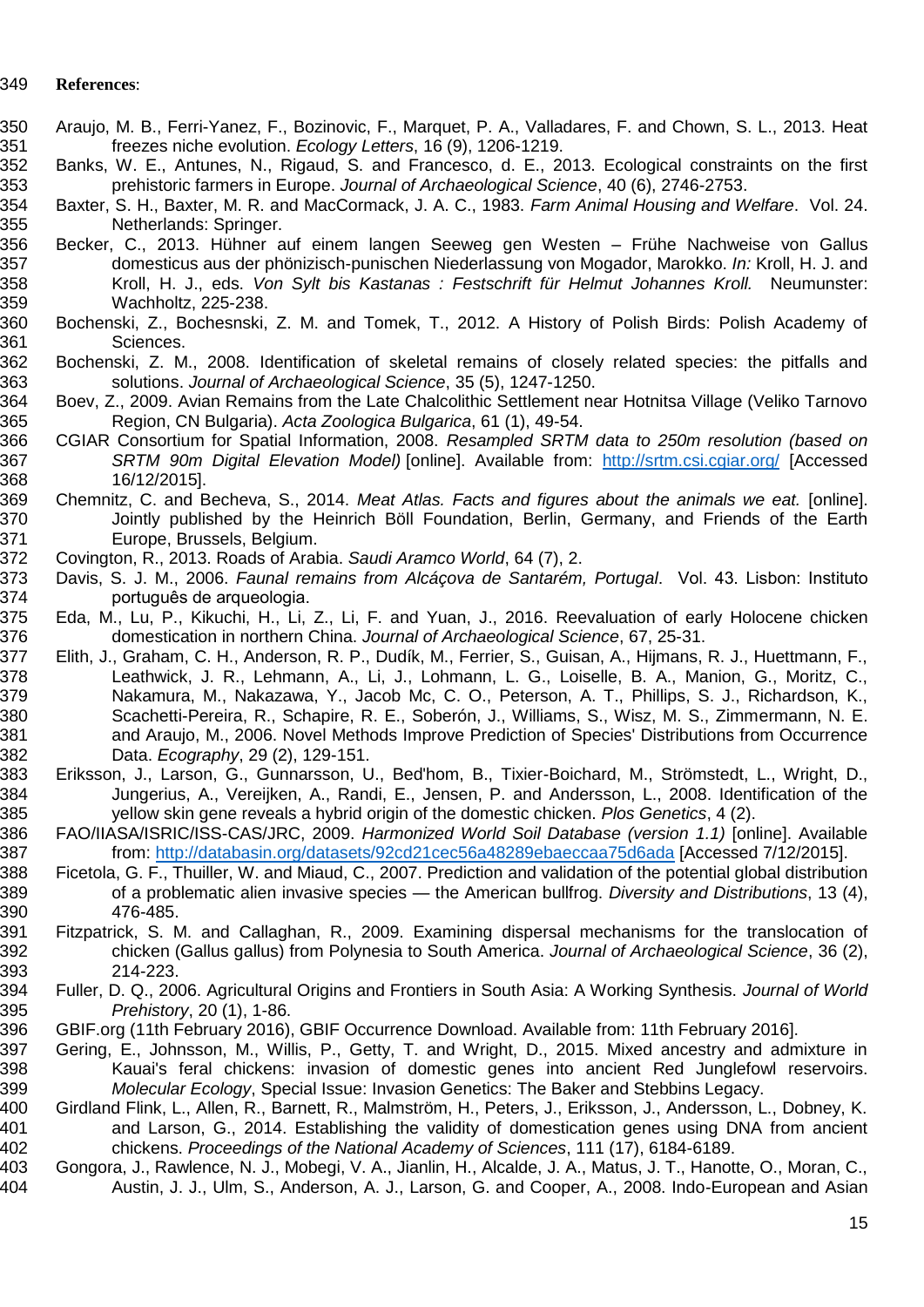- origins for Chilean and Pacific chickens revealed by mtDNA. *Proceedings of the National Academy of Sciences*, 105 (30), 10308-10313.
- Hagberg, U. E., 1967. *The archaeology of Skedemosse. In collaboration with Margareta Beskow. With geological and zoological contributions by Lars-König Königsson and Johannes Lepiksaar*. Stockholm: The Royal Swedish Academy of Letters, History and Antiquities.
- Hamilton, J., 2000. Animal bones. *In:* Poole, B. C. a. C., ed. *The Danebury environs programme : the prehistory of a Wessex landscape. Vol. 2, Part 6, Houghton Downs, Stockbridge, Hants, 1994.*  Oxford: University of Oxford, Committee for Archaeology, 67-73.
- Harrison, C. J. O., 1980. A re-examination of British Devensian and earlier holocene bird bones in the British Museum (natural history). *Journal of Archaeological Science*, 7, 53-68.
- Hijmans, R. J., Cameron, S. E., Parra, J. L., Jones, P. G. and Jarvis, A., 2005. Very high resolution interpolated climate surfaces for global land areas. *International Journal of Climatology*, 25 (15), 1965-1978.
- Kanginakudru, S., Metta, M., Jakati, R. D. and Nagaraju, J., 2008. Genetic evidence from Indian red jungle fowl corroborates multiple domestication of modern day chicken. *BMC Evolutionary Biology*, 8, 1-14.
- Khaliq, I., Hof, C., Prinzinger, R., Böhning-Gaese, K. and Pfenninger, M., 2014. Global variation in thermal tolerances and vulnerability of endotherms to climate change. *Proceedings of the Royal Society B*, 281 (1789).
- Kyselý, R., 2010. Review of the oldest evidence of domestic fowl Gallus gallus f. domestica from the Czech Republic in its European context. *Acta zoologica cracoviensia*, 53A (1-2), 9-34.
- Liu, C., Berry, P. M., Dawson, T. P. and Pearson, R. G., 2005. Selecting thresholds of occurrence in the prediction of species distributions. *Ecography*, 28 (3), 385-393.
- Liu, Y. P., Wu, G. S., Yao, Y. G., Zhang, Y. P., Miao, Y. W., Ding, Z. L., Palanichamy, M. G., Luikart, G., Beja-Pereira, A. and Baig, M., 2006. Multiple maternal origins of chickens: Out of the Asian jungles. *Molecular Phylogenetics and Evolution*, 38 (1), 12-19.
- Miao, Y. W., Peng, M. S., Wu, G. S., Ouyang, Y. N., Yang, Z. Y., Yu, N., Liang, J. P., Pianchou, G., Beja- Pereira, A., Mitra, B., Palanichamy, M. G., Baig, M., Chaudhuri, T. K., Shen, Y. Y., Kong, Q. P., Murphy, R. W., Yao, Y. G. and Zhang, Y. P., 2013. Chicken domestication: an updated perspective based on mitochondrial genomes. *Heredity*, 110 (3), 277-282.
- Nasa Earth Observations, 2015. *Vegetation Index [NDVI] (1 month - Terra/MODIS)* [online]. Available from: [http://neo.sci.gsfc.nasa.gov/view.php?datasetId=MOD13A2\\_M\\_NDVI&year=2008](http://neo.sci.gsfc.nasa.gov/view.php?datasetId=MOD13A2_M_NDVI&year=2008) [Accessed 7/12/2015].
- Nobis, G., 1998. Studien an Tierresten aus archäologischen Grabungen Poros bei Iraklion und Eléftherna bie Arkadhi :ein Beitrag zur antiken Wild- und Haustierfauna Kretas. *In:* Anreiter, P., ed. *Man and the Animal World.* Archaeolingua Alapitvany, 409-433.
- Perry-Gal, L., Erlich, A., Gilboa, A. and Bar-Oz, G., 2015. Earliest economic exploitation of chicken outside East Asia: Evidence from the Hellenistic Southern Levant. *Proceedings of the National Academy of Sciences*, 112 (32), 9849-9854.
- Peters, J., Lebrasseur, O., Best, J., Miller, H., Fothergill, T., Dobney, K., Thomas, R. M., Maltby, M., Sykes, N., Hanotte, O., O'Connor, T., Collins, M. J. and Larson, G., 2015. Questioning new answers regarding Holocene chicken domestication in China. *Proceedings of the National Academy of Sciences*, 112 (19), E2415-E2415.
- Peterson, A. T. and Brisbin, I. L., 1998. Genetic endangerment of wild Red Junglefowl Gallus gallus? *Bird Conservation International*, 8 (4), 387-394.
- Phillips, S. J., Anderson, R. P. and Schapire, R. E., 2006. Maximum entropy modeling of species geographic distributions. *Ecological Modelling*, 190 (3–4), 231-259.
- Phillips, S. J., Dudik, M. and Schapire, R. E., 2004. A Maximum Entropy Approach to Species Distribution Modeling. *Proceedings of the 21st International Conference on Machine Learning, Banff, Canada, 2004* [online], 655-662.
- Phillips, S. J., Dudík, M., Elith, J., Graham, C. H., Lehmann, A., Leathwick, J. and Ferrier, S., 2009. Sample selection bias and presence-only distribution models: implications for background and pseudo-absence data. *Ecological Applications*, 19 (1), 181-197.
- Schoener, T., W., 1968. The Anolis Lizards of Bimini: Resource Partitioning in a Complex Fauna. *Ecology*, 49 (4), 704-726.
- Stager, M., Pollock, H. S., Benham, P. M., Sly, N. D., Brawn, J. D. and Cheviron, Z. A., 2015. Disentangling environmental drivers of metabolic flexibility in birds: the importance of temperature extremes versus temperature variability. *Ecography*, n/a-n/a.